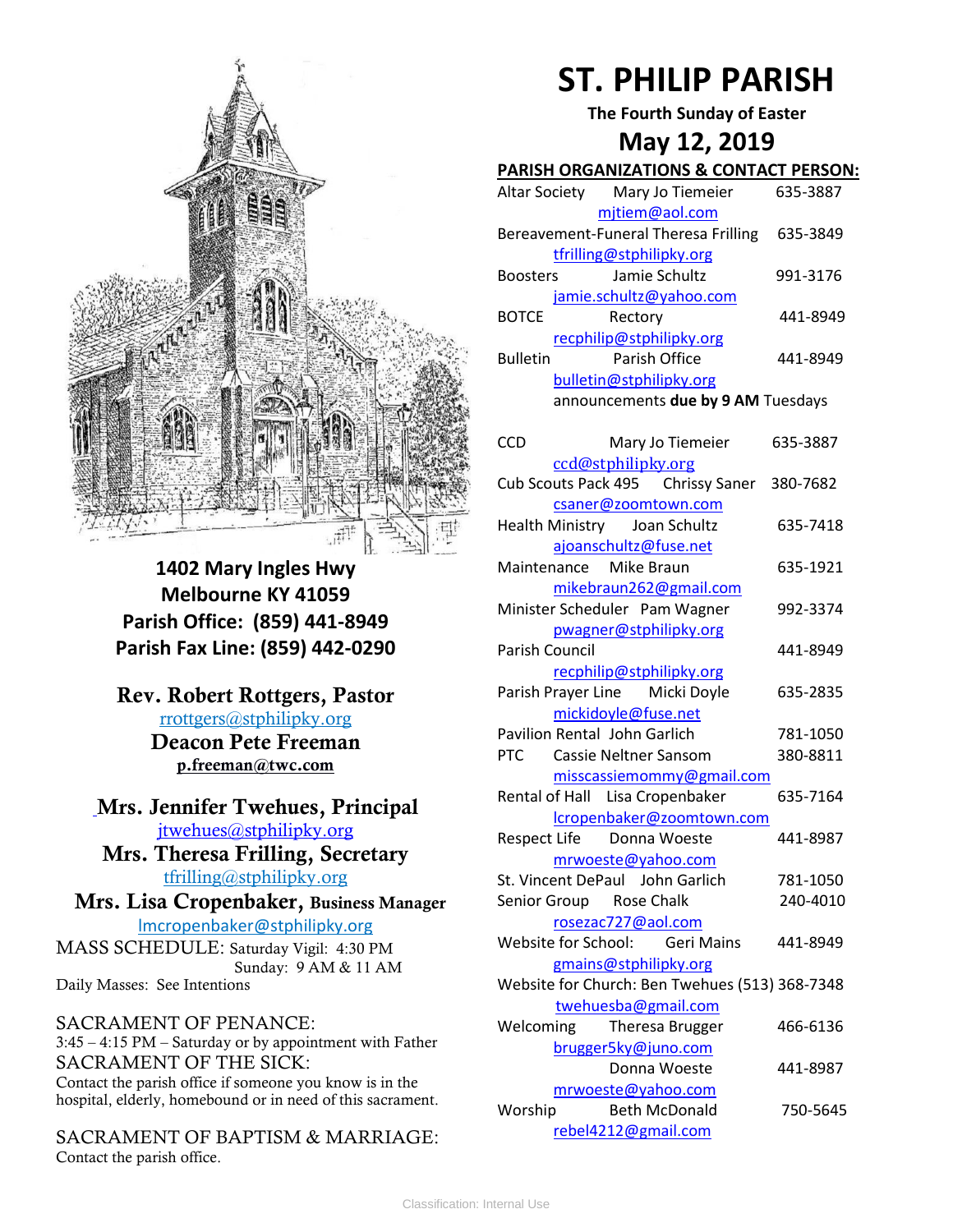| <b>MASS INTENTIONS</b>  |                                           |  |  |  |
|-------------------------|-------------------------------------------|--|--|--|
| Saturday                | <b>May 11</b>                             |  |  |  |
| 4:30 PM                 | Henry Lou Kramer                          |  |  |  |
| Sunday                  | May 12                                    |  |  |  |
| 9:00 AM                 | Elizabeth P. Kremer                       |  |  |  |
| 11:00 AM                | Lou Ann Roth                              |  |  |  |
| Tuesday                 | May 14                                    |  |  |  |
| 7:00 PM                 | <b>Paul Mallery</b>                       |  |  |  |
| <b>Wednesday May 15</b> |                                           |  |  |  |
| 8:30 AM                 | Tom & Elizabeth Ambrose                   |  |  |  |
| <b>Friday</b>           | May 17                                    |  |  |  |
| 8:30 AM                 | Living & Deceased of St. Philip<br>Parish |  |  |  |
| <b>Saturday</b>         | <b>May 18</b>                             |  |  |  |
| 4:30 PM                 | <b>Charlotte Alexander</b>                |  |  |  |
| Sunday                  | <b>May 19</b>                             |  |  |  |
| 9:00 AM                 | Mary & Sam Tremper                        |  |  |  |
| 11:00 AM                | Rose Boberg Welscher                      |  |  |  |

#### **MEMORIAL FLOWERS FOR ALTAR**

This weekend in memory of Jack Fessler.

#### **May 5, 2019**

| Stewardship              | \$5,013 |
|--------------------------|---------|
| <b>Utility Fund</b>      | \$130   |
| <b>Endowment Fund</b>    | \$510   |
| Norbert Frilling Edu. Fd | \$405   |
| Easter                   | \$70    |
| Capital Campaign         | \$1,635 |

#### **St. Philip Capital Campaign Goal \$305,000**

A BIG thanks to all who have given to date.

| May 5        | No. of  | Amount  | Amount   |
|--------------|---------|---------|----------|
|              | Pledges | Pledged | Received |
| Parishioners | 104     | 145,745 | 106,129  |
| Non-         | 21      | 22,135  | 19,635   |
| parishioners |         |         |          |
| Corporations |         | 10,000  | 10,000   |
| Total        | 126     | 177,880 | 135,764  |

Out of **280** families we have received **126** pledges, **45%**. When using your weekly envelope, please mark it "**Capital Campaign**". If using a blank envelope, please add your Parish ID Number. Remember to check with your employer for matching contributions. If you have any questions you can email [STPCapital@stphilipky.org](mailto:STPCapital@stphilipky.org) or call the rectory @ 859-441-8949.

#### **IMPORTANT DATES**

| 5/12 | Mother's Day                                  |  |
|------|-----------------------------------------------|--|
| 5/14 | Annual Booster's Field Day 8:30-2:30pm        |  |
| 5/17 | RECA-All School Fieldtrip \$5 per student     |  |
| 5/18 | Yard Sale for Hosea House                     |  |
| 5/19 | Last CCD and Family gathering                 |  |
| 5/21 | Private Transportation Day - No Bus           |  |
| 5/21 | St. Philip $8^{th}$ grade Graduation $@ 7:00$ |  |
|      | pm, church with reception                     |  |
| 5/24 | 8:30 am Mass, Last day of school - early      |  |
|      | dismissal at 11:30 am – Private               |  |
|      | Transportation - No Bus Service               |  |
| 6/2  | Cross the Bridge for Life Event; festivities  |  |
|      | begin at 1; walk begins at 2                  |  |
| 6/15 | St. Philip Festival; 4:30-12 pm               |  |
| 6/19 | Server Trip - Coney Island (rain date         |  |
|      | 7/10/19                                       |  |
|      | 6/24-6/28 Vacation Bible School               |  |
| 7/15 | Walk-A-Thon "Walk of Faith' 8-11 am.          |  |
|      |                                               |  |

#### **ST PHILIP SCHOOL**

The 8th grade will celebrate their graduation from grade school with a special Mass and awards ceremony on Tuesday, May 21st at 7:00 pm. Everyone is welcome to attend! Let's remember these young people in our prayers as they continue their studies and life-journey in high school. God bless all of our graduates!

#### **Catholic Education Scholarship Opportunity** St.

Philip families are encouraged to complete the Catholic Order of Foresters TAP or REAP scholarship application before their summer break! Your student cannot win if you don't apply! Tuition Assistance Program (TAP) is available to student members in kindergarten through 12th grade attending a Catholic school. Religious Education Assistance Program (REAP) is available to public school student members in kindergarten through 12th grade attending a Catholic religious education program. This is the national scholarship opportunity. Applicants may apply annually, whether or not they won the previous year. If interested in completing the simple application, please contact Eric Vieth and he will forward you the application(s).

#### **DPAA GOAL**

Thanks to all who have Pledged and Given to the DPAA. We have reached our goal set by the diocese in the amount of \$4,900. As of May 3, the Diocese reported pledges in the amount of \$27,370. We have had 82 contributors, representing 30.15% parishioners participating. We are over by \$22,470. Thanks again for your generosity.

**ST PHILIP SENIORS' May 20th** noon at St. Philip Bob Huber Conference Room in the Parish Center. Anyone 55 and older are invited to join St. Philip Seniors. Come and enjoy luncheon and Friendship. Any questions, please phone Rose Chalk 859-240-4010.